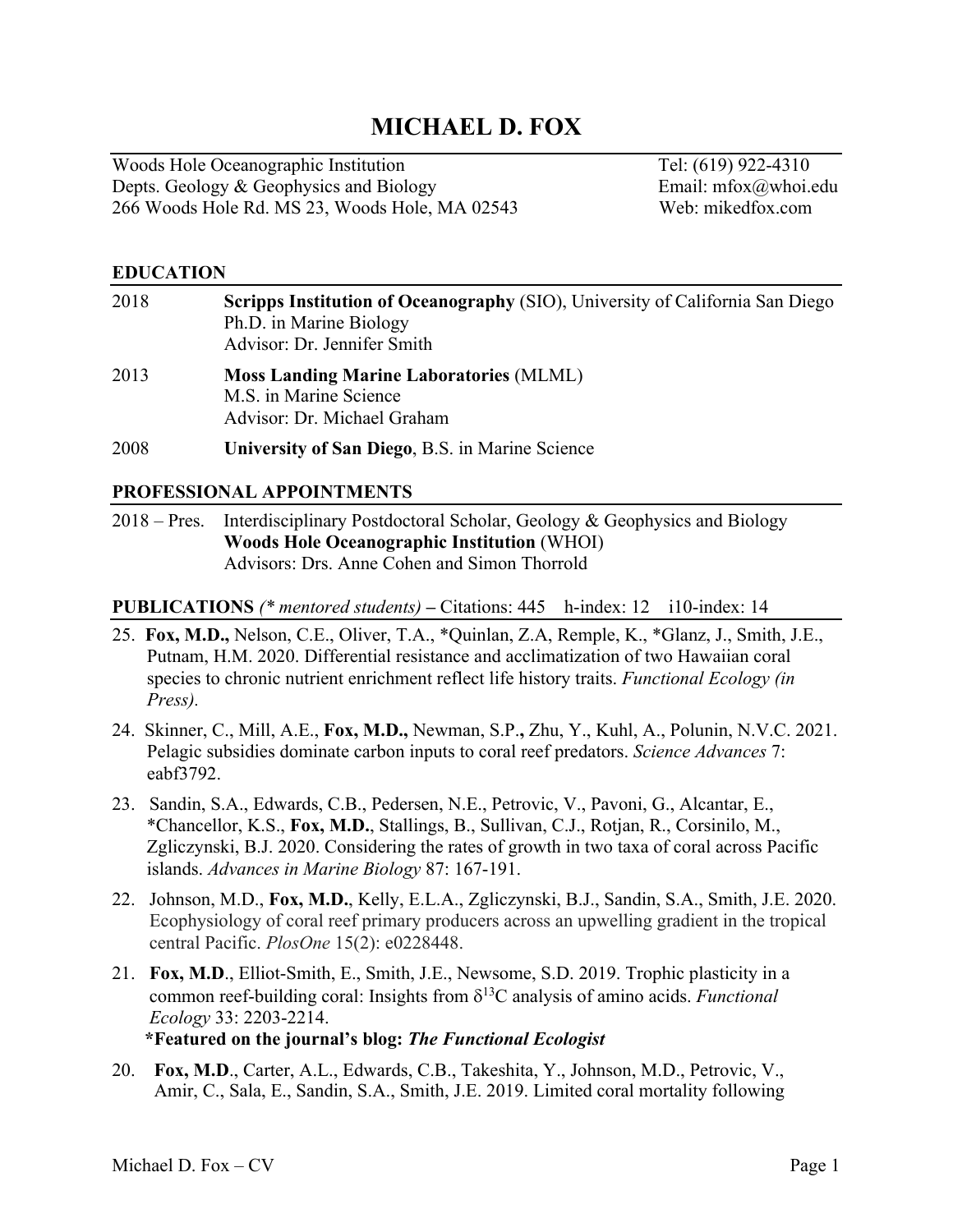acute thermal stress and widespread bleaching on Palmyra Atoll, central Pacific. *Coral Reefs* 38: 701-712.

- 19. Miller, S.D., Zgliczynski, B.J., **Fox, M.D**., Kaufman, L.S., Michener, R.H., Sandin, S.A., Hamilton, S.L. 2019. Niche width expansion of coral reef fishes along a primary production gradient in the remote central Pacific. *Marine Ecology Progress Series* 625: 127–143*.*
- 18.Zgliczynski, B.J., Williams, G.J., Hamilton, S.L., Cordner, E.G., **Fox, M.D**., Eyaud, Y., Michener, R.H., Kaufman, L.S., Sandin, S.A. 2019. Foraging consistency of coral reef fishes across environmental gradients in the central Pacific. *Oecologia* 191:433-445*.*
- 17. Carter, A.C., Edwards, C.B., **Fox, M.D**., Amir, C., Johnson, M.D., Lewis, L.S., Sandin, S.A., Smith, J.E. 2019. Spatial and temporal dynamics of the corallimorph, *Rhodactis howesii*, at Palmyra Atoll. *Coral Reefs* 38: 1267-1279
- 16.Radice, V.Z., Brett, M.T., Fry, B., **Fox, M.D**., Hoegh-Guldberg, O., Dove, S.G. 2019. Evaluating coral trophic strategies using fatty acid composition and indices. *Plos One* 14(9): e0222327.
- 15. Wegley-Kelly, L., Haas, A.F., Nelson, C.E., Naliboff, D., Calhoun, A., Carlson, C.A., Edwards, R.A., **Fox, M.D**., et al. 2019. Diel population and functional synchrony of microbial communities on coral reefs. *Nature Communications* 10, 1691*.*
- 14. Radice, V.Z., Hoegh-Guldberg, O., Fry, B., **Fox. M.D**., Dove, S.G. 2019. Coral isotopic compositions across the reef slope: Indicators of upwelling in a remote atoll system. *Functional Ecology* 33:1120-134*.*
- 13. **Fox, M.D**., Williams, G.J., Johnson, M.D., Radice, V.Z., Zgliczynski, B.J., Kelly, E.L.A., Rohwer, F., Sandin, S.A., Smith, J.E. 2018. Gradients in primary production predict the trophic strategies of mixotrophic corals at multiple spatial scales. *Current Biology* 28:1-9*.*  **\*Highlighted Article with commentary** Wiedenmann and D'Angelo 2018. Symbiosis: High-carb diet of reef corals as seen from space.  *Current Biology* Dispatch, 28 R1243-R1265.
- 12. Silbiger, N.A, Nelson, C.A., Remple, K., Sevilla, J., Quinlan, Z., Putnam, H., **Fox, M.D**., Donahue, M. 2018. Nutrient pollution disrupts key ecosystem functions on coral reefs. *Proceedings of the Royal Society - Biology* 285: 20172718.
- 11. Williams, G.J., Sandin, S.A., Zgliczynski, B.J., **Fox, M.D**., Gove, J.M., Rogers, J.S., Furby, K.A., Hartman, A., Caldwell, Z.R., Price, N.N, Smith, J.E. 2018. Biophysical drivers of coral trophic depth zonation. *Marine Biology* 165: 60*.*
- 10. Quinlan, Z.A., Remple, K., **Fox, M.D**., Silbiger, N.J., Sevilla, J.K., Oliver, T.A., Putnam, H.M., Wegley-Kelly, L., Carlson, C.A., Donahue, M.J., Nelson, C.E. 2018. Fluorescent organic exudates of corals and algae on tropical reefs are compositionally distinct and increase with nutrient enrichment. *Limnology and Oceanography Letters* 3: 331-430.
- 9. Moritz, C., Ducarme, F., Sweet, M., **Fox. M.D**., Zgliczynksi, B.J., Ibrahim, N., Basheer, A., Furby, K.A., Caldwell, Z.R., Pisapia, C, Grimsditch, G, Abdulla, A. 2017. The "resort effect": can tourist islands act as a refuge for coral reef species? *Diversity and Distributions* 23: 1301-1312.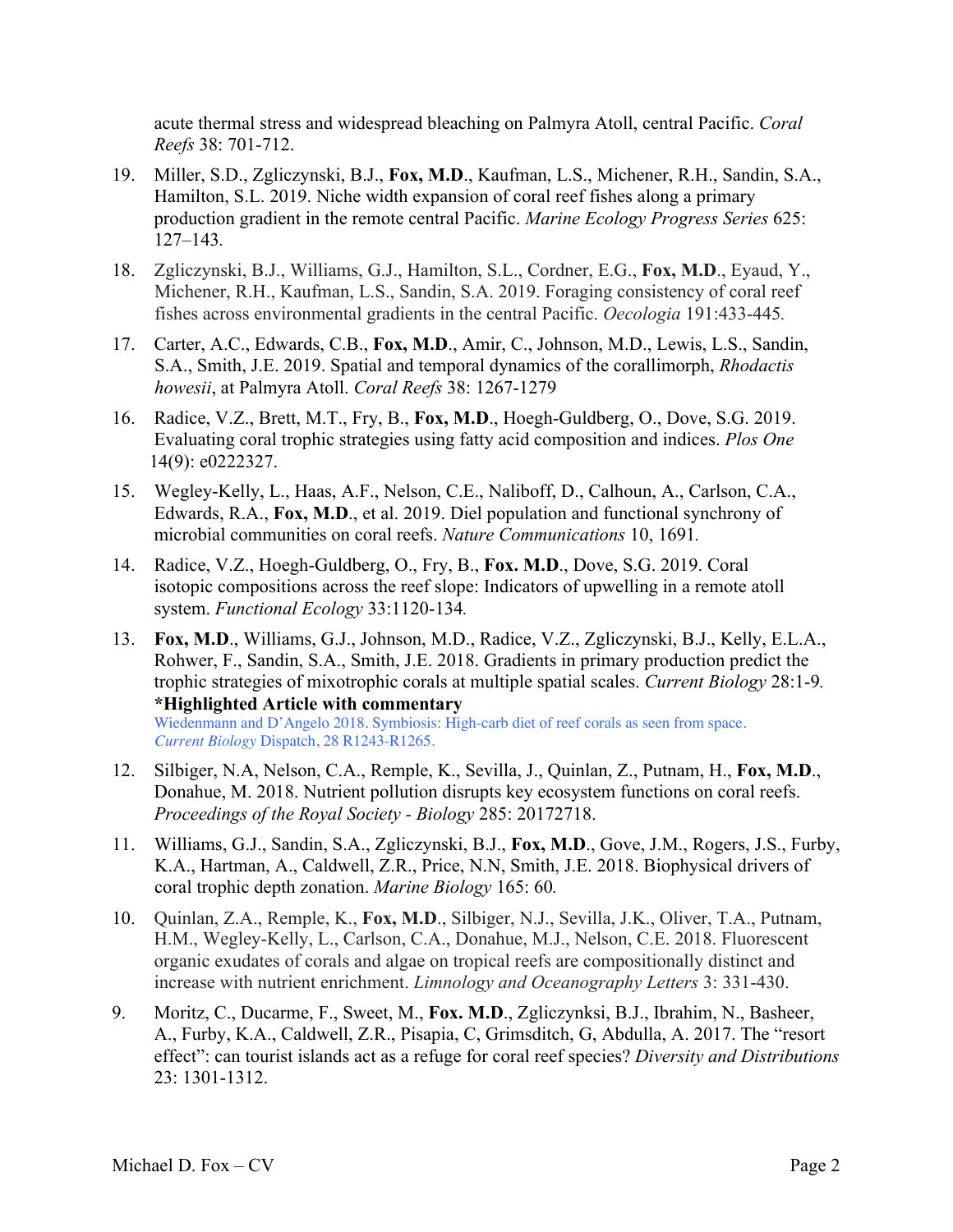- 8. **Fox, M.D.** 2016. Biomass loss reduces growth and resource translocation in giant kelp, *Macrocystis pyrifera*. *Marine Ecology Progress Series* 562: 65-77.
- 7. Nakajima, R., Nakatomi, N., Kurihara, H., **Fox, M.D**., Smith, J.E., Okaji, K. 2016. Crownof-thorns starfish larvae feed on organic matter released from corals. *Diversity* 8:4.
- 6. Enochs, I.C., Manzello, D.P., Donham, E., Kolodziej, G., Okano, R., Johnston, L., Young, C., Iguel, J., Edwards, C., **Fox, M.D**., et. al*.* 2015. Shift from coral to macroalgal dominance on a volcanically acidified reef. *Nature Climate Change* 5: 1083-1088.
- 5. Foley, M.M., Martone, R.G., **Fox, M.D**., Kappel, C.V., Mease, L.A., Erickson, A.L., Halpern, B.S., Selkoe, K.A., Taylor, P., Scarborough, C. 2015. Using ecological thresholds to inform resource management: current options and future possibilities. *Frontiers in Marine Science* 2:95.
- 4. Adey, W., Halfar, J., Humphreys, A., Suskiewicz, M., Belanger, D., Gagnon, P., **Fox, M.D.** 2015. Subarctic rhodolith beds promote longevity of crustose coralline algal buildups and their climate archiving potential. *Palaios* 30: 281-293.
- 3. **Fox, M.D.\*** 2013. Resource translocation drives  $\delta^{13}$ C fractionation during recovery from disturbance in giant kelp, *Macrocystis pyrifera*. *Journal of Phycology* 49: 811-15. **\*Nominated as a featured article by the editorial board**
- 2. Gray, S.C., Sears, W.T., Kolupski, M.L., Hastings, Z.C., Przyuski, N.W., **Fox, M.D**., DeGrood, A. 2012. Factors affecting land-based sedimentation in coastal bays, US Virgin Islands. *Proceedings of the 12th International Coral Reef Symposium*, Cairns, Australia, 9- 13 July, 21A2.
- 1. Dikou, A., Ackerman, C., Banks, C., Dempsey, A., **Fox, M.D**., *et al.* 2009. Ecological assessment to detect imminent change, Admiral Cockburn Land and Sea National Park, Turks and Caicos Islands. *Marine Ecology* 30: 425-436.

## *Book Chapters*

Graham, M.H., **Fox, M.D**., and Hamilton, S.L. 2016. Macrophyte productivity and the provisioning of energy and habitat to nearshore systems. In*: Marine Macrophytes as Foundation Species* (ed. Olafsson, E.), Science Publisher/CRC Press, Boca Raton, FL. ISBN 978-1-498- 72324-4, pp. 131-160.

## *In Review or Revision (\* mentored students)*

**Fox, M.D.,** Cohen, A.L., Rotjan, R., Manguhbai, S., Sandin, S.A., Smith, J.E., Thorrold, S., \*Dissly, L., Mollica, N.R., Obura, D. Shifting thermal thresholds facilitate coral reef resilience through multiple heatwaves. *In review* 

Elliott-Smith, E.A. and **Fox, M.D.** Characterizing energy flow in kelp forests: a geochemical review and call for additional research. *In revision*

Remple, K.L., Silbiger, N.J., Quinlan, Z.A., **Fox, M.D.,** Wegley Kelly, L., Donahue, M.J., Nelson, C.E. Coral reef biofilm bacterial diversity and successional trajectories respond to reef benthic composition and chronic nutrient enrichment. *In review*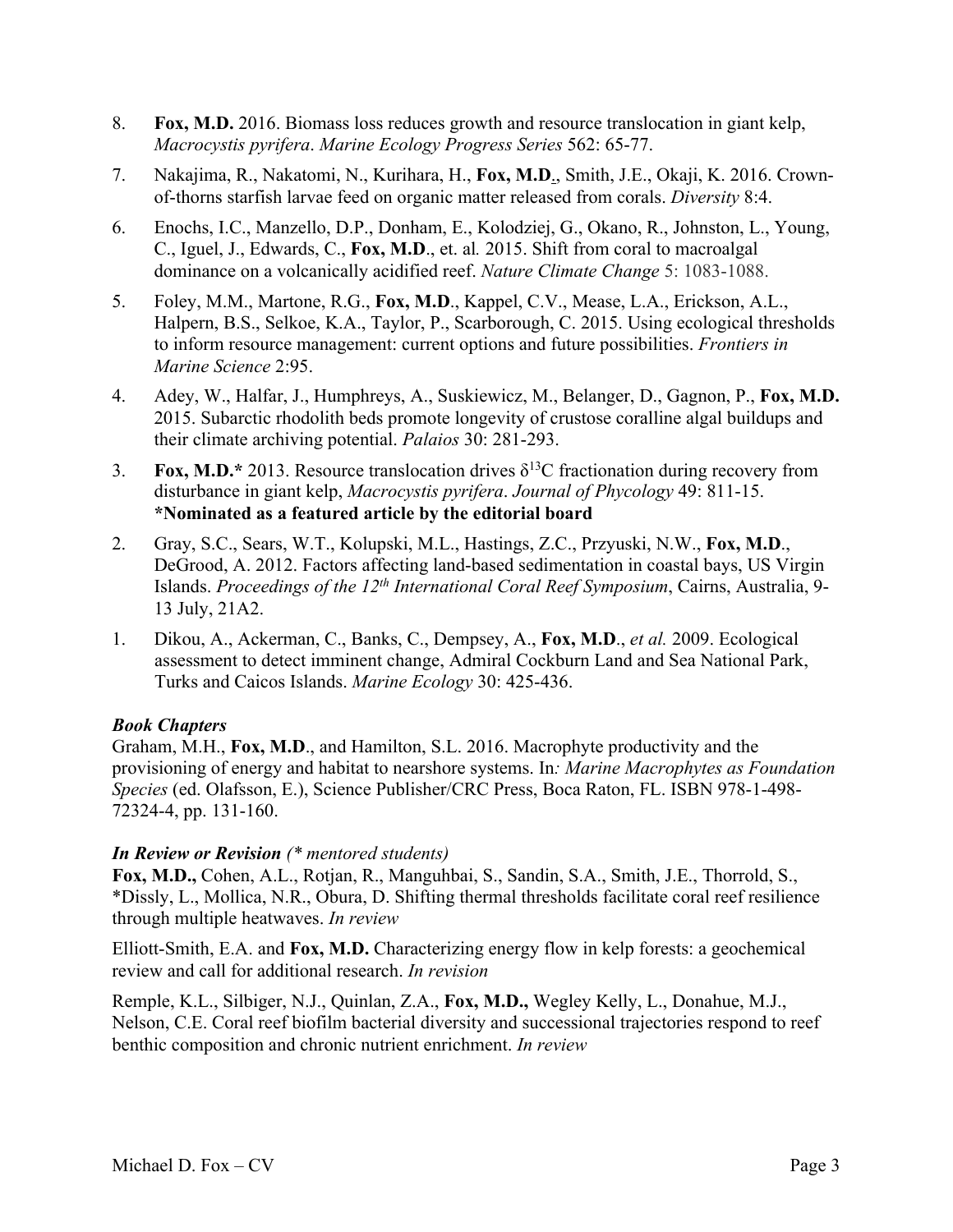Roche, R. Heenan, A., Taylor, B., Schwarz, J., **Fox, M.D.,** Southworth, L., Williams, G., Turner, J. Linking variation in planktonic primary production to reef fish growth and condition. *In revision*

Calhoun, S. Haas, A., Takeshita, Y. Johnson, M.D., **Fox, M.D**., Kelly, E.L.A., Mueller, B., Price, N., Vermeji, M.J.A., Kelly, L.W., Nelson, C.E., Rohwer, F.L., Smith, J.E. Exploring the occurrence of and explanations for nighttime dissolved oxygen spikes across coral reef environments. *PeerJ preprint*

# **HONORS & AWARDS**

|  |  |  | 2018 Institutional Postdoctoral Scholarship, WHOI |  |
|--|--|--|---------------------------------------------------|--|
|--|--|--|---------------------------------------------------|--|

- 2018 *Seal of Excellence,* Marie Skłodowska-Curie Fellowship, European Union
- 2017 *Achievement Award for College Scientists,* ARCS Foundation
- 2016 *Best Student Paper, honorable mention,* International Coral Reef Symposium
- 2013 *Nancy Foster Scholarship,* NOAA (1 of 3 awarded nationally)
- 2011 *Best Student Paper, honorable mention*, Western Society of Naturalists
- 2008 *Outstanding Undergraduate Research Award*, University of San Diego
- 2007 *Best Student Research*, School for Field Studies

## **RESEARCH FUNDING** [\$970,216 awarded to date]

### *Pending Proposals*

- 1. NSF, Biological & Physical Oceanography *The Biophysics of Coral Reef Resilience: Hydrodynamic and Ecological Drivers of Coral Survival Under Extreme Heat*
- *2.* UN Ocean Decade Ocean Shots, **Co-PI** of selected submission

### *Major awards*

| $2020 - 2021$       | Super Reefs: Resilience based management in the Marshall Islands,   | \$365,662 |
|---------------------|---------------------------------------------------------------------|-----------|
|                     | <b>Arthur Vining Davis Foundation</b>                               |           |
|                     | <b>Co-PI</b> with Anne Cohen and W. Zhang                           |           |
| $2019 - 2020$       | Catalyst Program for coral reefs, WHOI                              | \$75,000  |
|                     | <b>Co-PI</b> with A. Cohen, W. Zhang, Y. Girdhar, and J. Bellingham |           |
| $2018$ – Pres.      | Postdoctoral Scholarship, WHOI                                      | \$120,000 |
| 2017                | Ralph Lewin Fellowship in Marine Biology, SIO                       | \$31,000  |
| $2013 - 2017$       | Nancy Foster Scholarship, NOAA                                      | \$188,000 |
| 2013                | <i>STAR Fellowship, EPA [declined to accept Nancy Foster]</i>       | \$126,000 |
| 2013                | Scripps Fellowship, Scripps Institution of Oceanography, [declined] | \$25,000  |
| <b>Minor</b> awards |                                                                     |           |
| 2018                | Student Fellowship, International Society for Isotope Ecology       | \$750     |
| 2018                | Graduate student Excellence, SIO                                    | \$1,000   |
| 2017                | <b>ARCS Scholarship, ARCS Foundation</b>                            | \$7,500   |
| 2017                | Lerner-Gray Fund, American Museum of Natural History                | \$1,960   |
| 2017                | Lewis and Clark Exploration Fund, American Philosophical Society    | \$3,000   |
| 2017                | Research and Travel Award, SIO                                      | \$1,000   |
| 2017                | Graduate student Excellence, SIO                                    | \$1,000   |
| 2016                | Research and Travel Award, Grad. Student Association, UCSD          | \$300     |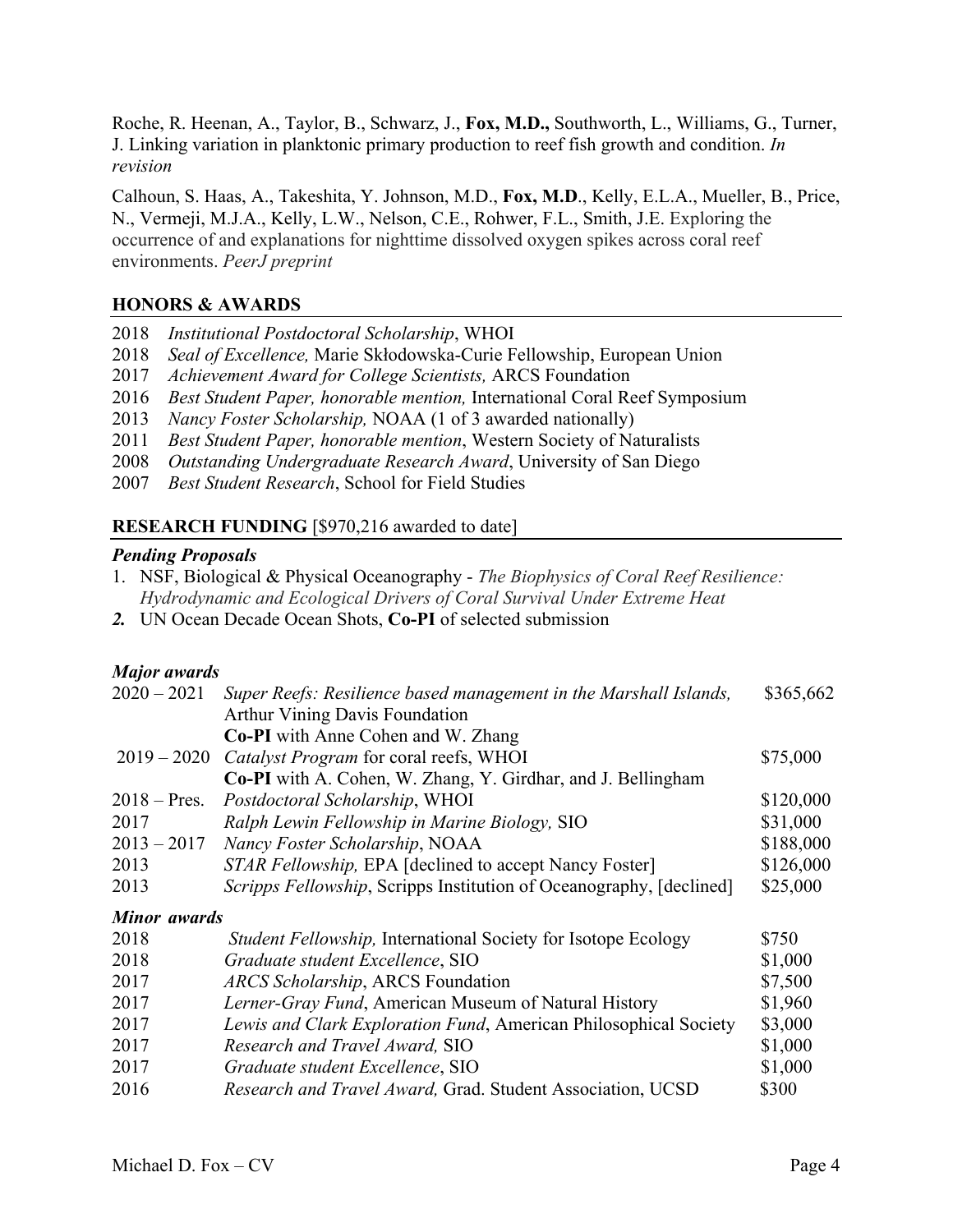| 2016 | Graduate Student Excellence, SIO                                          | \$1,000 |
|------|---------------------------------------------------------------------------|---------|
| 2015 | Research and Travel Award, Grad. Student Association, UCSD                | \$500   |
| 2012 | Hoshaw Travel Award, Phycological Society of America                      | \$900   |
| 2012 | John H. Martin Scholarship, Moss Landing Marine Labs                      | \$3,000 |
| 2012 | COAST Research Award, California State Universities                       | \$3,000 |
| 2011 | Kevin Gurr Scholarship, AAUS                                              | \$1,500 |
| 2011 | Zale Parry Scholarship, Academy of Underwater Arts & Sciences             | \$3,000 |
| 2011 | <i>Meyers Grant</i> , Myers Oceanographic and Marine Biology Trust        | \$1,000 |
| 2011 | Research and Travel Grant, David and Lucile Packard Foundation            | \$1,000 |
| 2011 | <i>Excellence in Marine Science Award</i> , Underwater Society of America | \$500   |
| 2010 | California Diving & Aquatic Studies Scholarship, CEN CAL                  | \$1,000 |
| 2007 | Summer Undergraduate Research Grant, University of San Diego              | \$6,644 |

# **POSITIONS HELD**

| 2017 – Pres. Scientific Advisor, California Seaweed Co.                        |
|--------------------------------------------------------------------------------|
| 2013 – 2018 Graduate Student Researcher, Scripps Institution of Oceanography   |
| $2012 - 2013$ Consultant for green algal aquaculture, Vascular Health Services |
| 2011 – 2013 Aquaculture technician, Monterey Bay Seaweeds                      |
| 2010 – 2013 Contract diver, US Naval Postgraduate School and NOAA              |
| 2009 – 2013 Research intern, Center for Ocean Solutions, Stanford University   |
| Aquaculture Consultant, Bio Architecture Labs                                  |
|                                                                                |

# **INVITED TALKS**

- 2020 University of Rhode Island, Graduate School of Oceanography
- 2020 University of North Carolina Wilmington, Center for Marine Science
- 2020 WHOI Biology Department
- 2020 WHOI Marine Chemistry and Geochemistry Department
- 2019 Moss Landing Marine Laboratories
- 2019 Center for Stable Isotopes, University of New Mexico
- 2019 NOAA National Marine Sanctuaries Webinar Series
- 2018 Smithsonian Marine Station, Ft. Pierce, FL
- 2017 University of New Mexico
- 2017 San Diego State University
- 2017 UC San Diego
- 2016 Palmyra Atoll Research Consortium
- 2015 Maldives National University

## **CONFERENCE CONTRIBUTIONS** (select oral presentations)

- 2021International Coral Reef Symposium, Bremen, Germany \**Session Chair –* What are the roles of nutrients in coral reef survival? *\*Oral presentation and co-author of 8 additional abstracts*
- 2019 American Geophysical Union, San Francisco, CA *\*Invited talk (session: Development and application of coral proxies for ocean change) \*Co-author of invited talk (session: Multiple isotope patterns within organic compounds: determining the biogeochemical and environmental drivers)*
- 2018 Stable Isotope Ecology Meeting (IsoEcol), Viña del Mar, Chile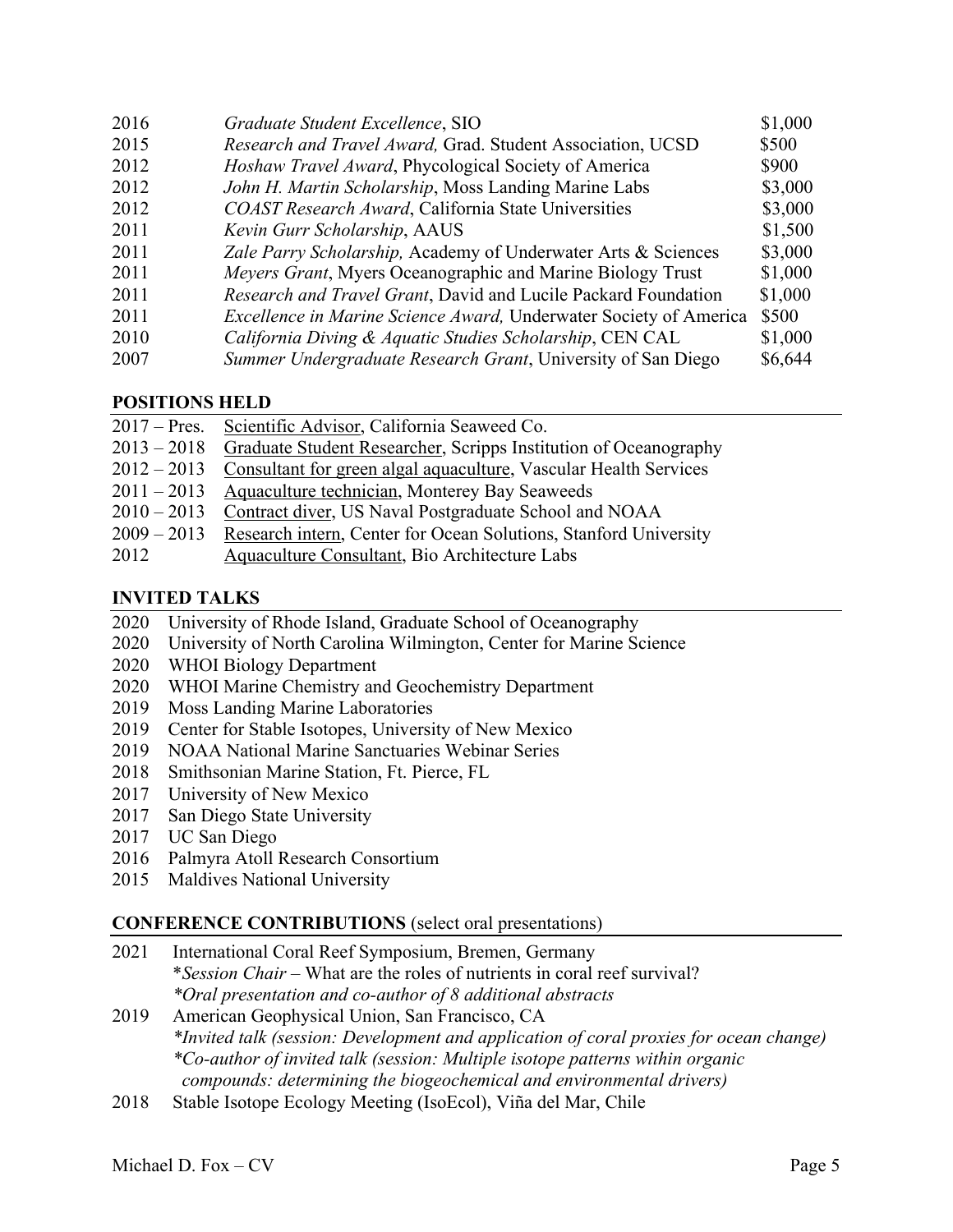- 2016 Western Society of Naturalists, Monterey, CA
- 2016 International Coral Reef Symposium, Honolulu, HI  *\*Best student paper honorable mention*
- 2014 Ecological Society of America Annual meeting, Sacramento, CA
- 2012 Western Society of Naturalists, Seaside, CA
- 2012 Phycological Society of America, Charleston, SC
- 2011Western Society of Naturalists, Vancouver, WA *\*Best student paper honorable mention*

### **MENTORING** (3 graduate and 18 undergraduate and high school students since 2014)

#### *Graduate students*

- 2019 Laura Dissly, *Northeastern University, Three Seas Program* (MS)
- 2016 Brant Chlebowski, *UC San Diego, Master's of Advanced Studies* (MAS)
- 2015 Breck Archer, *UC San Diego, Master's of Advanced Studies* (MAS)

#### *Undergraduate students*

- 2020 Claire Zobel, Mamaroneck High School
- 2019 Ellen Park, *WHOI Summer Student* \*Currently PhD student at WHOI
- 2018 Michael Carlson, *UC San Diego* Amanda Leu, *UC San Diego* Cassandra Paumard, *UC San Diego* Jessica Glanz, *UC Santa Cruz* (2016-2018) \*Currently MS student at CSU Northridge
- 2017 Ellis Juhlin, *UC San Diego* (2016-2017) \*Currently MS student at Utah State University \***Best student poster award** at Scripps undergraduate research symposium

 Spencer Breining-Aday, *UC San Diego* (2016-2017) \*Currently at Cal. Fish and Game Mario Gaytan, *UC San Diego* (2016-2017)

2016 Alex Reich, *UC San Diego \**Currently with National Parks Service Ellen Williams, *Victoria University, NZ* \*Currently MS student at Leiden University \***Best student poster award** at Scripps undergraduate research symposium

Mikaela Ragazzao, *University of San Diego*

- 2015 Annika Vawter, *UC Santa Barbara* (2015-2017) \*Currently MAS student at Scripps Steven Deah, *UC San Diego* (2014 – 2015)
- 2014 Mallory Rice, *Sanoma State* \*Currently Postdoc at San Francisco State University Laura Grossman, *Scripps College* Dane Ferrari-Esias, *UC San Diego* Emily Miller, *UC San Diego*

#### **TEACHING EXPERIENCE**

| 2019 | Guest lecturer, Coral Reef Ecology Course, Bermuda Institute of Ocean Sciences |
|------|--------------------------------------------------------------------------------|
| 2018 | Guest lecturer, Intro to Marine Biology, UC San Diego                          |
| 2018 | Guest lecturer, Student Sustainability Collective, UC San Diego                |
| 2018 | Guest lecturer, Phycology, Scripps Institution of Oceanography                 |
| 2018 | Teaching Assistant, Phycology, Scripps Institution of Oceanography             |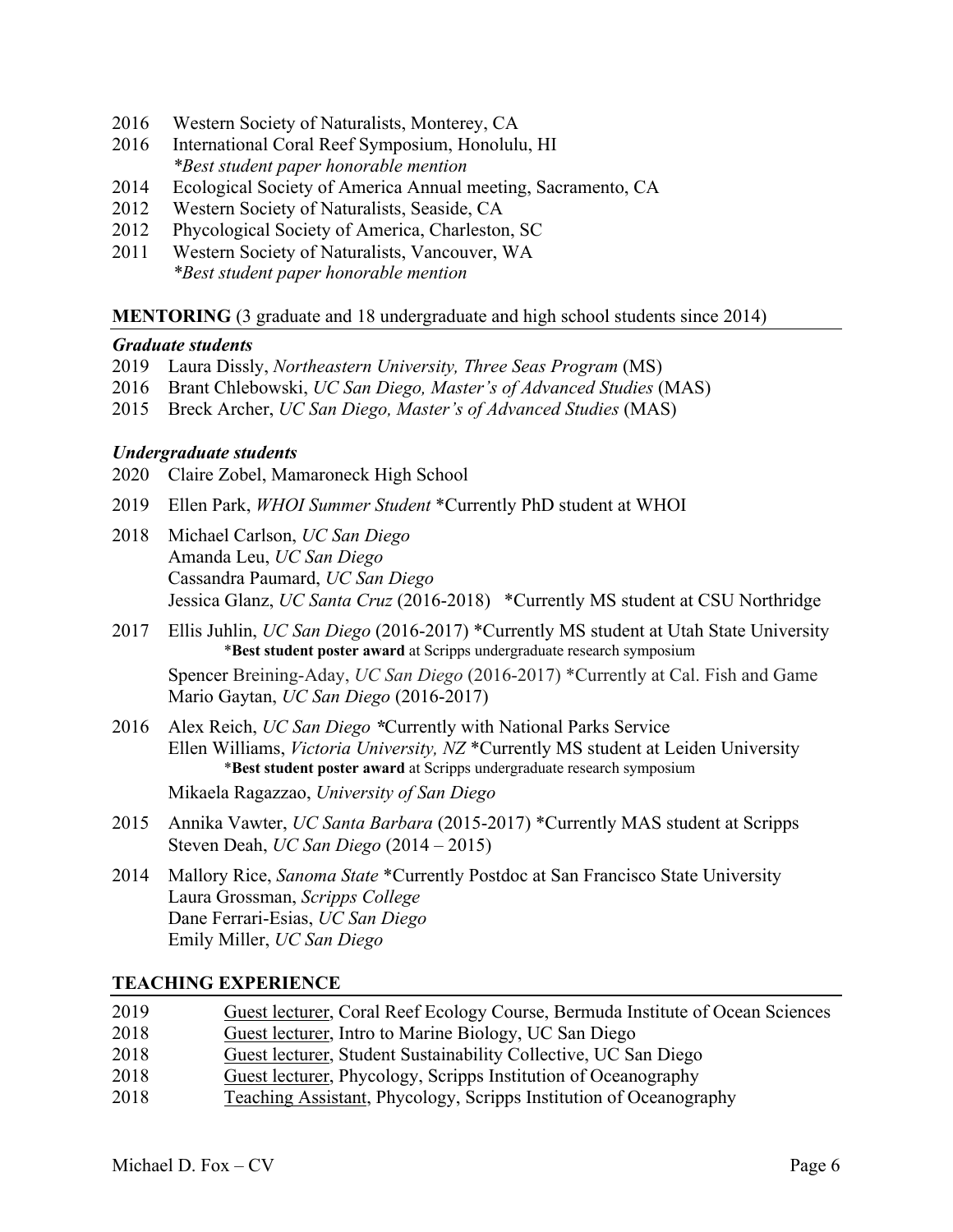| 2015 | <b>Instructor, Coral Reef Monitoring Workshop, IUCN, Maldives</b>                  |
|------|------------------------------------------------------------------------------------|
|      | 2010 – 2011 Instructor (5 classes) and teaching assistant, Scientific diving, MLML |

### **PROFESSIONAL DEVELOPMENT**

| 2017 | Visiting Scholar, NOAA Office of National Marine Sanctuaries, Honolulu, HI   |
|------|------------------------------------------------------------------------------|
| 2017 | Survivor's Guide to Stable Isotope Ecology Short Course, Sicily, Italy       |
| 2015 | Light and Photosynthesis on Coral Reefs Short Course, Puerto Morelos, Mexico |
| 2013 | Ocean Conservation Leadership Practicum, Stanford University                 |
| 2012 | Interdisciplinary Marine Science Short Course, Stanford University           |
| 2011 | Developer, Climate Change and Monterey Bay Workshop, Stanford University     |
| 2011 | Ocean Policy & Marine Conservation Short Course, Stanford University         |
| 2010 | Communicating science to policy makers workshop, Stanford University         |
| 2005 | National Outdoor Leadership School (NOLS)                                    |

### **ACADEMIC SERVICE AND COMMUNITY OUTREACH**

| 2021           | Educational workshop on implicit bias                                          |
|----------------|--------------------------------------------------------------------------------|
| 2021           | Unlearning Racism in the Geosciences (URGE) working group (16 weeks)           |
| 2021           | WHOI Postdoctoral Representative for Initiative to Improve Supervisor Training |
| $2019 - Pres.$ | <b>IUCN</b> Coral Specialists Group                                            |
| $2019 - Pres.$ | WHOI Laboratory tours for undergraduate students                               |
| $2019 - Pres.$ | Letters to a scientist program, Colonial Park Elementary School, Stoneham, MA  |
| $2019 - Pres.$ | Classroom visits for meet a scientist day, Elementary and Middle Schools, MA   |
| 2017           | Public comment review for National Marine Sanctuaries and Monuments, NOAA      |
| 2017           | NOAA Get into your Sanctuary Day, Waikiki Aquarium                             |
| 2017           | Chasing Coral Premier, Waikiki Aquarium, NOAA                                  |
| $2016 - 2018$  | Annual Career Day, Muirlands Middle School, La Jolla, CA                       |
| 2016           | Founding member, Interdisciplinary Stable Isotope Forum, SIO, UCSD             |
| 2015           | Meet a Scientist Day, Molokai, HI                                              |
| 2014           | Organizer, Marine Biology Seminar Series, SIO                                  |
| 2012           | Committee Member, Regional Water Management Plan, Monterey County, CA.         |
| 2012           | Moss Landing Marine Labs tours for inner city youth                            |
| $2011 - 2012$  | Volunteer diver, Marine Advanced Technology Education ROV contest              |
| $2010 - 2013$  | Student liaison, Monterey Area Research Institutions Network for Education     |
|                | (MARINE), Stanford University                                                  |
| $2010 - 2013$  | Member, Diving Control Board, Moss Landing Marine Labs                         |
| $2010 - 2011$  | Secretary, graduate student association, Moss Landing Marine Labs              |
| $2008 - 2009$  | <b>Bay Host, Virgin Islands National Park</b>                                  |
| 2008           | Coral Bay Community Youth Rally, St. John, USVI                                |
|                |                                                                                |

## **MEDIA AND PRESS**

Featured on the Functional Ecologists blog: https://functionalecologists.com/2019/09/18/michael-fox-variable-diets-of-coral-reefs/

Co-authored an article for **The Conversation** (>2500 reads): *We tracked coral feeding habits from space to find out which reefs could be more resilient*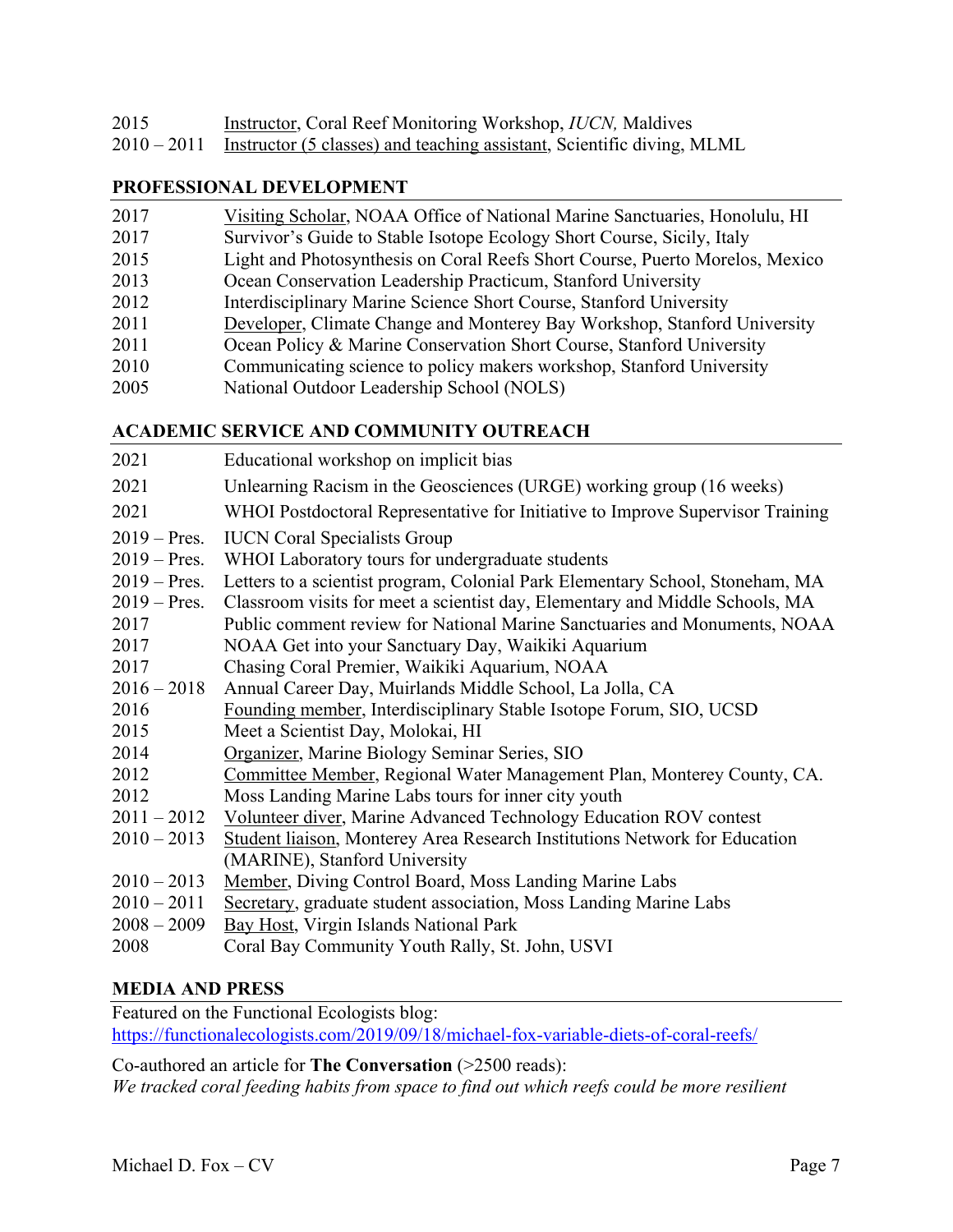https://theconversation.com/we-tracked-coral-feeding-habits-from-space-to-find-out-whichreefs-could-be-more-resilient-105107

Nancy Foster Scholar Spotlight for NOAA National Marine Sanctuaries https://sanctuaries.noaa.gov/news/mar18/the-coral-doctor-foster-scholar-michael-fox.html

# **SEAGOING EXPERIENCE (>272 days at sea)**

| 2021          | National Geographic – Southern Line Islands – (Postponed due to COVID-19)        |
|---------------|----------------------------------------------------------------------------------|
| 2019          | $R/V$ Grampian Frontier (Bangor Uni.) – British Indian Ocean Territory (25 days) |
| 2018          | S/Y Sea Dragon (WHOI) – Phoenix Islands, Kiribati (30 days)                      |
| 2017          | $M/Y$ Palau Siren (SIO) – Remote SW Islands of Palau (14 days)                   |
| 2015          | M/Y Theia (IUCN) – North Ari Atoll, Maldives (14 days)                           |
| 2014          | $R/V$ Hi'ialakai (NOAA PIFSC) – Maug, Mariana Islands (10 days)                  |
| 2013          | $M/Y$ Hanse Explorer (SIO) – Southern Line Islands, Kiribati (28 days)           |
| 2013          | $S/Y$ Alca I (Smithsonian) – Labrador, Canada (60 days)                          |
| 2009          | R/V Nathaniel B. Palmer (USAP) - SE Weddell Sea, Antarctica (40 days)            |
| $2005 - 2012$ | >30 single day cruises on regional class vessels involving CTD, multicore, trawl |
|               | surveys, diving, and ROV missions. Institutions: SIO, MLML, and MBARI.           |

# **SHORE BASED FIELD EXPERIENCE**

| 2020          | Palmyra Atoll (15 days)                                                   |
|---------------|---------------------------------------------------------------------------|
| 2019          | Bermuda Institute of Ocean Sciences (Expedition Leader – 10 days)         |
| 2018          | Kiritimati, Kiribati (8 days)                                             |
| 2017          | Hawai'i Institute of Marine Biology (Expedition Leader – 14 days)         |
| 2017          | Smithsonian Tropical Research Institute, Bocas del Toro, Panama (14 days) |
| 2016          | Palmyra Atoll (Expedition Leader – 28 days)                               |
| 2016          | Palmyra Atoll (7 days)                                                    |
| 2017          | Hawai'i Institute of Marine Biology (Expedition Leader – 14 days)         |
| 2015          | Maui, Hawai'i (14 days)                                                   |
| 2015          | Palmyra Atoll (22 days)                                                   |
| 2015          | Hawai'i Institute of Marine Biology (Expedition Leader $-70$ days)        |
| 2015          | Universidad Nacional Autonoma de Mexico, Puerto Morelos, Mexico (21 days) |
| 2014          | Palmyra Atoll (22 days)                                                   |
| 2012          | Universidad de los Lagos, Puerto Montt, Chile (21 days)                   |
| 2011          | Wrigley Institute for Environmental Science, Catalina Island (14 days)    |
| $2009 - 2013$ | California kelp forests from San Diego to Santa Cruz $($ >250 dives)      |
| $2008 - 2009$ | Virgin Islands Environmental Resource Station, St. John, USVI (13 months) |
| 2007          | Virgin Islands Environmental Resource Station, St. John, USVI (30 days)   |
| 2007          | School for Field Studies, Turks and Caicos Islands, (4 months)            |
|               |                                                                           |

# **CERTIFICATIONS and SKILLS**

AAUS, SIO (100') >1,000 scientific dives NAUI Scuba Instructor NAUI Nitrox NAUI First aid, CPR & O<sub>2</sub> Instructor DAN Oxygen Administration